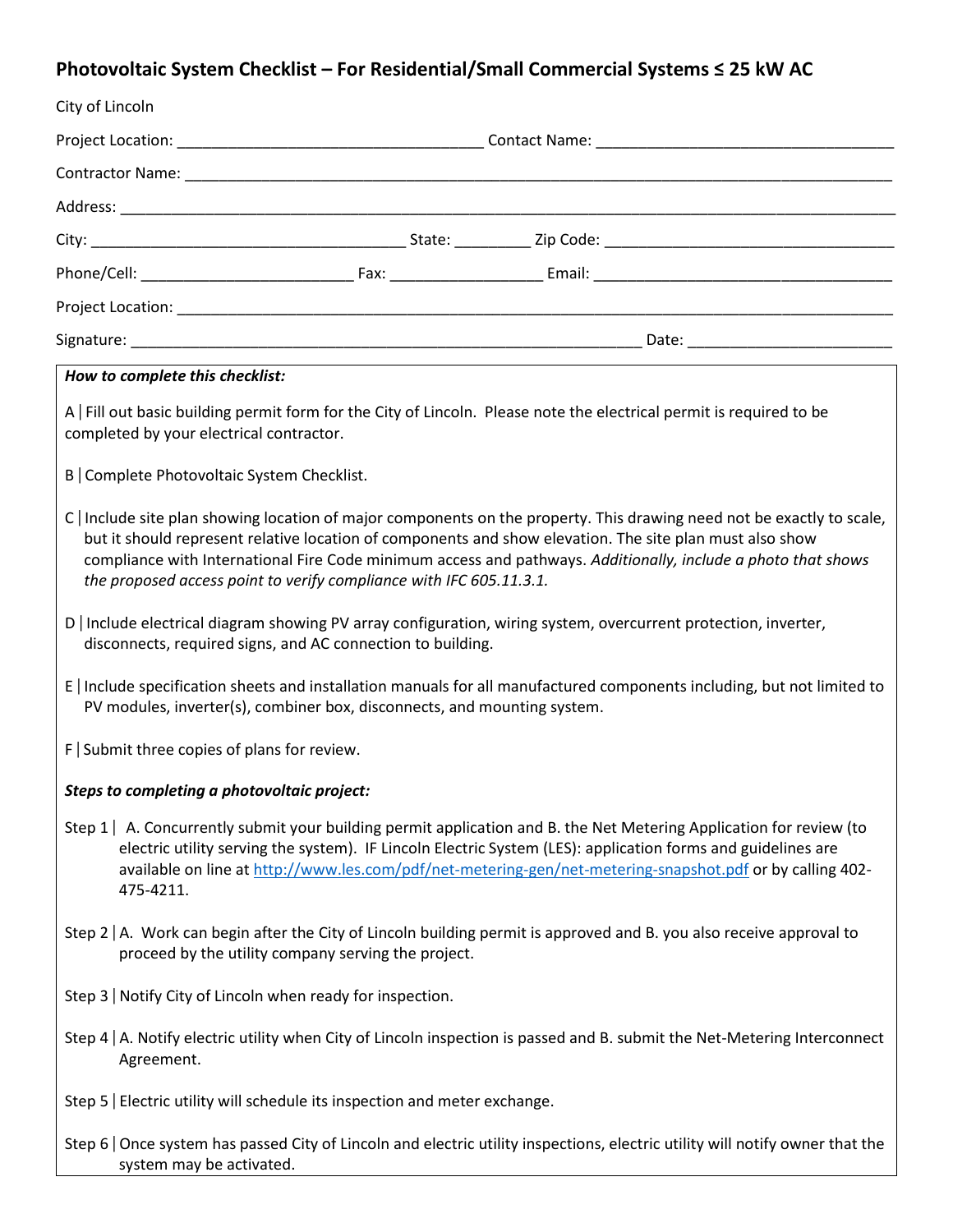# **Structural Review of PV Array Mounting System:**

#### Roof Information:

This section is for evaluating roof structural members that are site built. This includes rafter systems and site built trusses. Manufactured trusses and roof joist systems, when installed with proper spacing, meet the roof structure requirements as well.

| 1. | Is the array to be mounted on a defined, permitted roof structure? $\Box$ Yes<br>$\Box$ No                                                                           |  |  |  |  |  |  |
|----|----------------------------------------------------------------------------------------------------------------------------------------------------------------------|--|--|--|--|--|--|
| 2. | Structure: $\Box$ <5 yrs $\Box$ 5-10 yrs $\Box$ 20-30 yrs $\Box$ 30+ yrs<br>Roof Age:<br>$\Box$ < 5 yrs $\Box$ 5-10 yrs $\Box$ 20-30 yrs $\Box$ 30+ yrs<br>Covering: |  |  |  |  |  |  |
| 3. | Is the roofing type lightweight (Yes = composition, lightweight masonry, metal, etc)<br>$(No = heavy masonry,$ slate, etc)                                           |  |  |  |  |  |  |
| 4. | Does the roof have a single covering? $\Box$ Yes<br>$\Box$ No                                                                                                        |  |  |  |  |  |  |
| 5. | Provide method and type of weatherproofing roof penetrations (e.g. flashing, caulk)                                                                                  |  |  |  |  |  |  |
| 6. | 605.11.3.1 Roof access points; Roof access points shall be located in areas that do not                                                                              |  |  |  |  |  |  |
|    |                                                                                                                                                                      |  |  |  |  |  |  |
|    | require the placement of ground ladders over openings such as windows or doors, and                                                                                  |  |  |  |  |  |  |
|    | located at strong points of building construction in locations where the access point does not                                                                       |  |  |  |  |  |  |
|    | conflict with overhead obstructions such as tree limbs, wires, or signs.                                                                                             |  |  |  |  |  |  |
| 7. | Describe rafter or truss system.                                                                                                                                     |  |  |  |  |  |  |
|    |                                                                                                                                                                      |  |  |  |  |  |  |
|    | b. Rafter Spacing: _________________________________ inches                                                                                                          |  |  |  |  |  |  |
|    |                                                                                                                                                                      |  |  |  |  |  |  |
| 8. | Are rafters or trusses in good condition, i.e. have not been adversely altered and no visible damage?                                                                |  |  |  |  |  |  |
|    | $\Box$ Yes $\Box$ No                                                                                                                                                 |  |  |  |  |  |  |
| 9. | Is the rafter or truss design unusual or abnormal? $\Box$ Yes $\Box$ No                                                                                              |  |  |  |  |  |  |
| 10 | Are the rafters or trusses made out of non-standard materials? $\Box$ Yes $\Box$ No                                                                                  |  |  |  |  |  |  |
|    | 11. Have the rafters or trusses been modified in any way (e.g. drilled holes, etc.)                                                                                  |  |  |  |  |  |  |
|    | $\Box$ Yes $\Box$ No                                                                                                                                                 |  |  |  |  |  |  |

*Need a structural engineer's stamp:If you answered "No" to question #8 or "Yes" to any of the questions numbered 9 - 11, a structural engineer's stamp will be required by the local jurisdiction issuing the permit.A framing plan is also required if strengthening the rafters/trusses is necessary.*